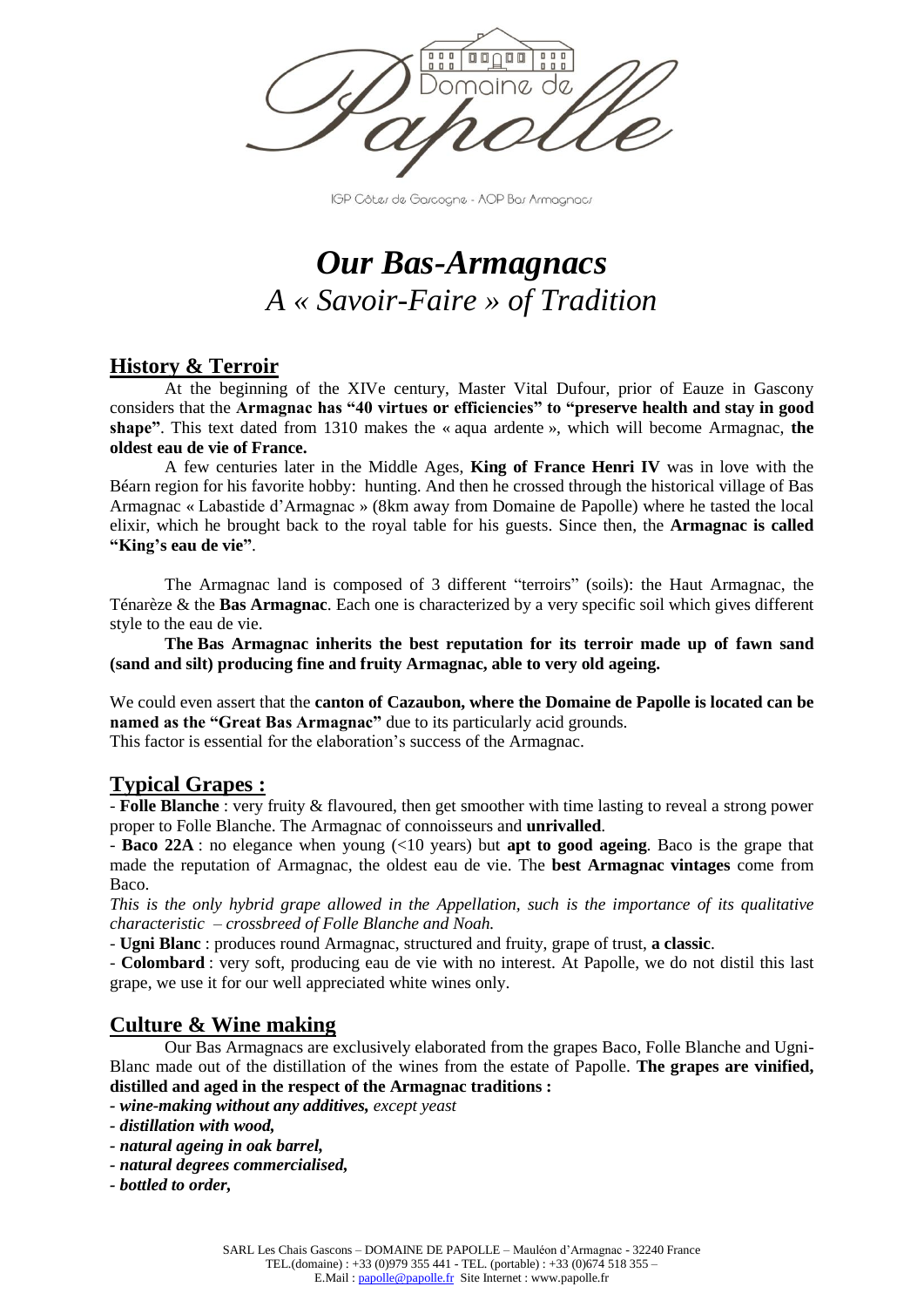It is important to understand that to make a good and tasty Bas Armagnac, it is necessary to **harvest and vinify a wholesome grape**, with low degree (8° to 10° alc.) and a great level of acidity (approx. 7), at the **opposite of a still wine in bottle** in terms of analysis & taste, the optimum ripeness level being uncompleted.

The **cold temperature controlled** (16°C) vinification will allow the aromatic revelation of the wine which will recreated into the distilled eau de vie. **Any additive is prohibited, in particular sulphur**, except the yeast which launches the fermentation. The wine is thus alive and natural !

Then we understand **the interest of the terroir**, which reveals all its character **naturally** from the grape, the human intervention being negligible.

### **Distillation**

Distillation is done really **quickly after fermentation** to avoid oxidation and distortion of the wine, and **to keep freshness and flavour potential** given the non-addition of additives to the stabilization of the wine (sulphur or other additives).

**Distillation in « continue » (single hit, one passage) traditional in Armagnac region**, at 55°C, **warmed in the wood of the vineyard** as in the past, grape by grape in an Armagnac still, **thereby perpetuating the tradition**.

**Blanche d'Armagnac**: **recently distilled**, l'eau de vie going out of the still can also **not be aged** so as to be stored in stainless tanks. It is stirred during 3 months to evaporate esters – the bad side of alcohol – and only reveal **the floral aromas**. This spirit, still a white spirit which is very **charming**  and delicate, an eau de vie but is not an Armagnac since there is no barrel ageing. Awarded AOP status since 2007.

**The Blanche d'Armagnac is characterized by a powerful floral aromatic and a very fat and ample mouth**, used for cocktails or served on its own.

*Can be compared with other noteworthy white spirits on the market: Grappa, Vodka and so on.* 

## **Ageing in barrel**

As soon as distilled, the Armagnac is placed into new oak barrels of 420 litres from Gascony, named as "**Pièces**": the subtle **marriage between alcohol & wood begins, conferring colour and aromas** on the alcohol. It's only after **2 years of ageing** that we can talk about (Bas) Armagnac, according to the specifications.

All the work is done during the ageing in barrel, a **regular monitoring**, with **stirring and airing** to soften as much as possible to gain delicacy and less taste of "bad alcohol".

We make a **rotation of barrels to develop the qualitative ageing** of this young eau de vie:

- « **Pièces Jeunes** » (new or 1 year old), Armagnac will age in there from 0 to 2 years.

- « **Pièces Rousses** » (5-7 years old), Armagnac will age in there from 2 to 10 years.

- « **Pièces Vieilles** » (more than 10 years old), Armagnac will age in there for 10 years minimum, until the vintage bottling or the blending.

**This rotation system will allow a powerful colour and aromas** within the early years of ageing, to then soften the phenomenon by transferring in barrels with a minimum age. The ageing can be considered at the same time as to answer a demand of blend for example for a VSOP 5 years and as to plan to wait 30 years in barrel to become an extraordinary vintage ! **It evaporates at about 3 to 6% per year.**

## **Blends**

Blends are made only after distillation & ageing, depending on the taste & the result we want to obtain.

Papolle **does not add nor reduce the alcohol degree** of its Bas Armagnac vintages to keep the authentic distinguished quality and authenticity.